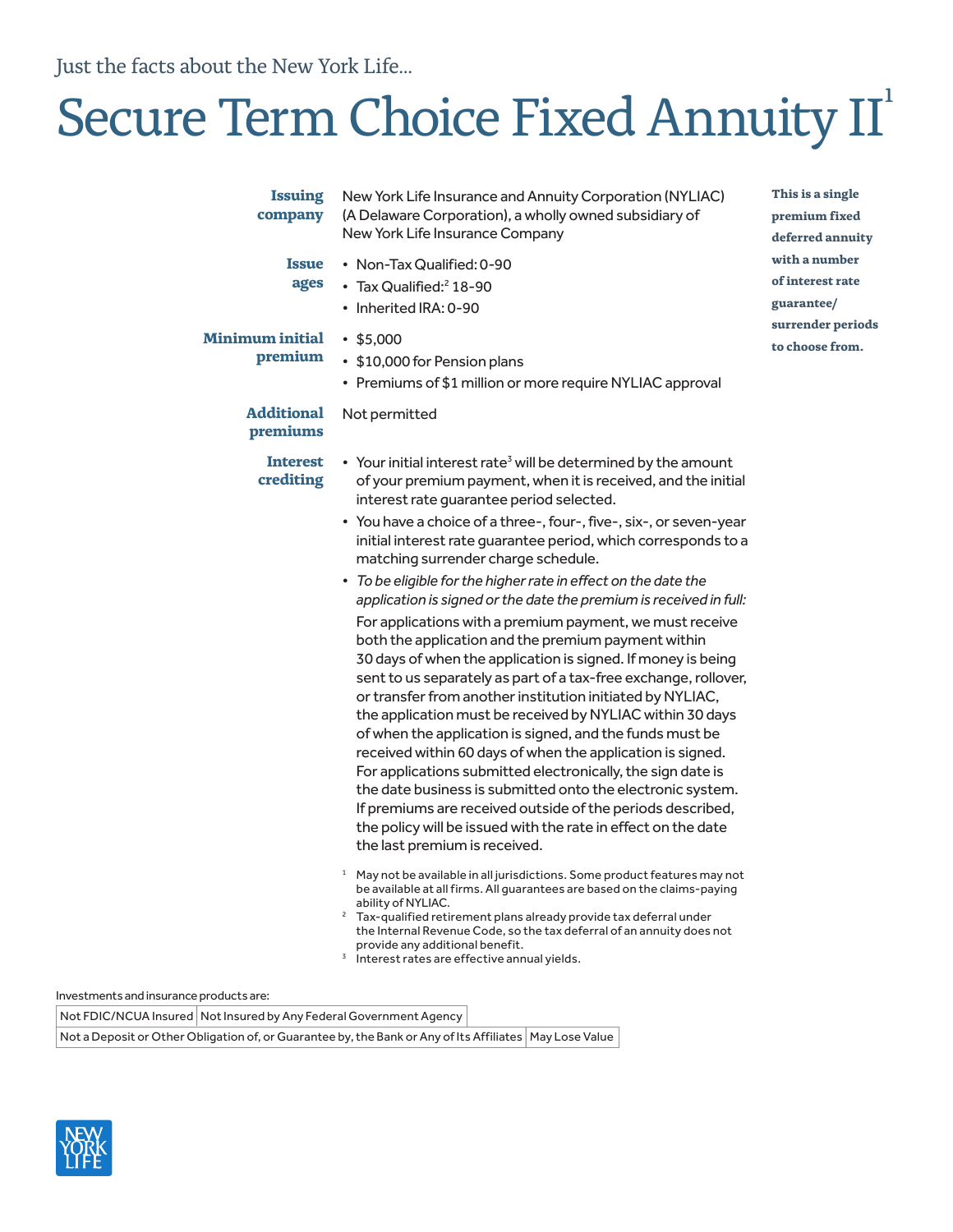• At the end of the initial interest rate guarantee period, the policy will receive a new renewal rate each anniversary that is based on the accumulation value. That rate will not be less than the guaranteed minimum interest rate (GMIR) stated in your policy.

# **Interest**

# **crediting bands**

- \$5,000 to \$24,999
- \$25,000 to \$49,999
- \$50,000 to \$99,999
- \$100,000 to \$1,499,999
- \$1,500,000 and over

# **Withdrawal**

**fee**

# **options4**

**Administrative**  You will not be charged an annual policy maintenance fee or policy administration fee.

- Minimum withdrawal amount is \$100.
- The accumulation value may not fall below \$2,000 due to a partial withdrawal.
- Each policy year, you may withdraw the greatest of:
	- 10% of the accumulation value as of the previous anniversary, or
	- 10% of the current accumulation value, or
	- 100% of the gain earned in the policy. (For policies with a premium amount of \$100,000 or more. Not available in New York.)

Withdrawals over the free withdrawal amount are subject to surrender charges as shown below, based on the surrender charge period you select.

#### **Choose from among these surrender charge periods:**

|                         | <b>Policy Year</b> |              |    |    |        |    |    |
|-------------------------|--------------------|--------------|----|----|--------|----|----|
| <b>Guarantee Period</b> | 1                  | $\mathbf{2}$ | 3  | 4  | 5      | 6  | 7  |
| Year 3                  | 7%                 | 7%           | 7% |    |        |    |    |
| Year 4                  | 7%                 | 7%           | 7% | 6% |        |    |    |
| Year <sub>5</sub>       | 7%                 | 7%           | 7% | 6% | $.5\%$ |    |    |
| Year 6                  | 7%                 | 7%           | 7% | 6% | $.5\%$ | 4% |    |
| Year <sub>7</sub>       | 7%                 | 7%           | 7% | 6% | 5%     | 4% | 3% |

# **Premium benefit**

Return of A Return of Premium benefit is effective on your second policy anniversary (the Return of Premium Effective Date) for those who purchase the product between the ages of 0-85 and is effective immediately for those who purchase the product between the ages of 86-90. The Return of Premium benefit entitles you to a return of at least the premium you paid, less any prior withdrawals and/or surrender charges related to withdrawals made before the Return of Premium Effective Date. Surrender charges on withdrawals taken on or after the Return of Premium Effective Date will never exceed the total interest credited to the policy.

> 4 Withdrawals may be subject to regular income tax and, if made prior to age 59½, may be subject to a 10% IRS penalty. Surrender charges may also apply.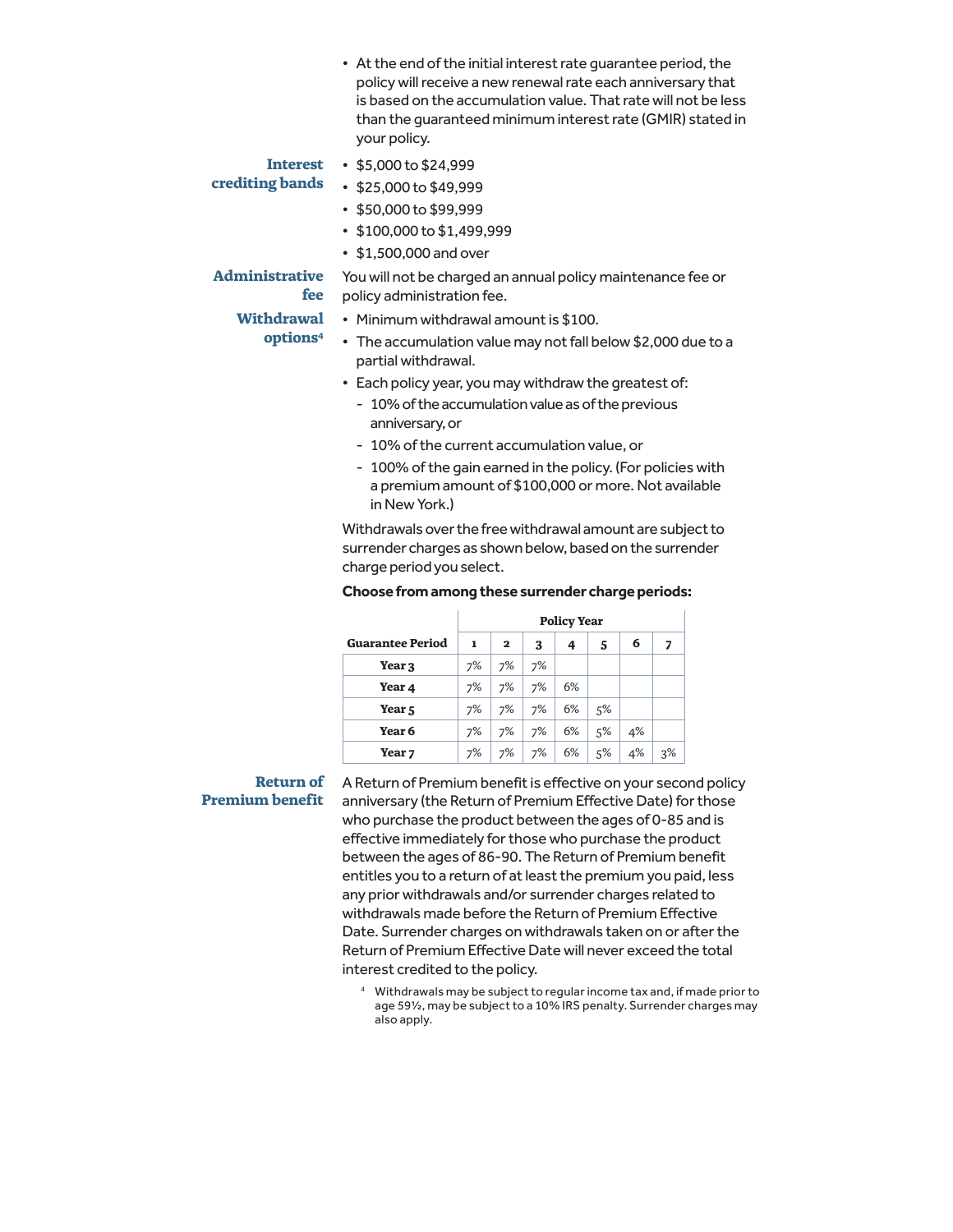#### **Death benefit<sup>5</sup>** In the event of your death prior to annuitization, your

**Additional** 

beneficiaries will receive your policy's full accumulation value.

- Automated withdrawals
- Automated Required Minimum Distributions (RMDs)

# **features and benefits Living Needs Benefit/ Unemployment Rider6**

The Living Needs Benefit/Unemployment Rider is automatically added to your policy with no additional fee. If you need immediate access to the money in your policy, this rider may give you some flexibility in accessing it, assuming you meet one of the following qualifying events: you are enrolled and living in a health care facility for 60 consecutive days; are diagnosed with a life expectancy of 12 months or less by a licensed physician; have a total and permanent disability that prevents you from performing any work for pay or profit for at least 12 consecutive months; or qualify for and have been receiving state unemployment benefits for 60 consecutive days. You may be eligible to make a withdrawal or receive the Accumulation Value with a full or partial waiver of surrender charges, but in order to be eligible, the qualifying event must take place on or after the policy date, and the policy must be in force for at least one year prior to receiving any benefits.

## **Optional riders available for purchase**

**Interest Opportunity Rider (IOR).<sup>7</sup> IOR is an option on new** Secure Term Choice II policies, available only at issue, that offers you an opportunity to participate in a rising interest rate environment.

|                                                                                                           | <b>Option 1</b>                                                                                                              | Option 2                                                                                       |  |
|-----------------------------------------------------------------------------------------------------------|------------------------------------------------------------------------------------------------------------------------------|------------------------------------------------------------------------------------------------|--|
| <b>Potential interest</b><br>rate increase                                                                | 0.50% (50bps)                                                                                                                | 1.00% (100bps)                                                                                 |  |
| Interest rate<br>increase<br>trigger                                                                      | 10-year Treasury<br>rate increases<br>by at least 50bps<br>on an interest<br>opportunity date                                | 10-year Treasury<br>rate increases by<br>at least 100bps<br>on an interest<br>opportunity date |  |
| Interest<br>opportunity<br><b>dates</b> (dates New<br>York Life will check for<br>Treasury rate increase) | Policy semi-<br>anniversary and<br>anniversary in the<br>first year                                                          | Policy semi-<br>anniversary and<br>anniversary in the<br>first two years                       |  |
| Rate increase                                                                                             | Occurs automatically if triggered                                                                                            |                                                                                                |  |
| New rate period                                                                                           | New rate will apply for the remainder of<br>quarantee period                                                                 |                                                                                                |  |
| <b>Rider cost</b>                                                                                         | By electing IOR, you will receive a lower<br>initial quaranteed interest rate than if<br>you did not elect IOR. <sup>8</sup> |                                                                                                |  |

- <sup>5</sup> Death benefit payments are dependent upon the claims-paying ability of NYLIAC. Under Joint Ownership, "Surviving Spouse" should be designated as the sole primary beneficiary prior to the annuitization date or the contract will end and any death proceeds will pay out to the named beneficiary at the death of either owner.
- <sup>6</sup> This rider is automatically added to all policies with an issue age of 85 and younger. There is a minimum accumulation value of \$5,000 to be eligible to receive these benefits. Available in jurisdictions where approved and subject to eligibility requirements. Some states may offer the rider under a different name, and benefits may vary. Benefits do not apply if the policy is annuitized, and benefits are subject to the terms of the rider. Withdrawals may be taxable and, if taken prior to age 59½, may be subject to a 10% IRS penalty. For disability under this rider, withdrawals or full surrenders made on or after your 66th birthday are not eligible for this benefit—applicable surrender charges will apply. 7
- Some states may offer the rider under a different name, and benefits may vary.
- <sup>8</sup> Please reference the IOR Rate Sheet for current IOR interest rates.